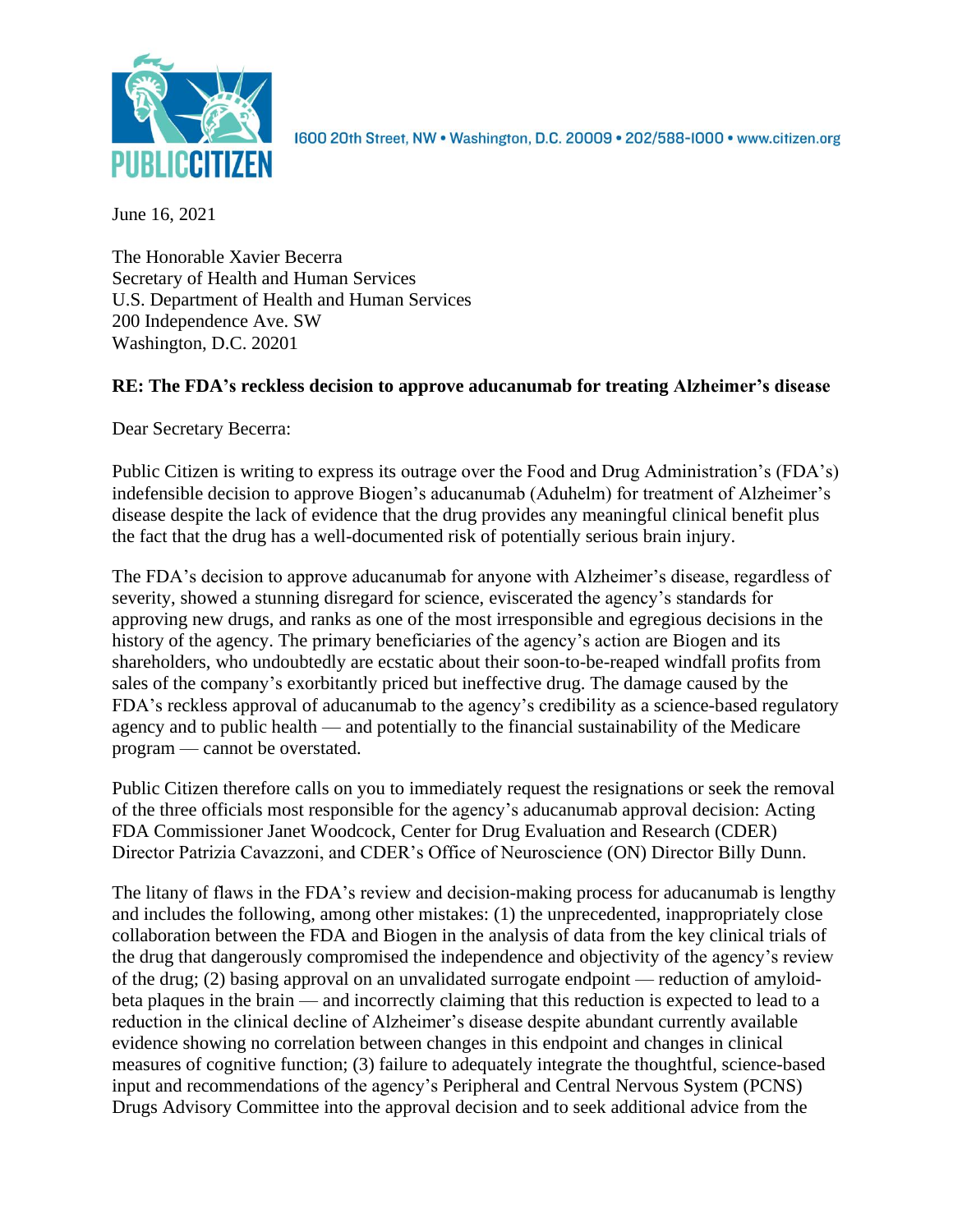committee before utilizing the Accelerated Approval pathway, which Dr. Dunn explicitly stated at the November 6, 2020, PCNS Drugs Advisory Committee meeting was not being considered for the drug; and (4) approving the drug for *all* types of Alzheimer's disease patients despite the fact that the safety and effectiveness of the drug were assessed in clinical trials that enrolled only patients with *mild* Alzheimer's disease.

The following is a detailed discussion of each of these flaws.

### **Unprecedented and inappropriate close collaboration between the FDA and Biogen**

As we explained in detail in our April 1 letter to you<sup>1</sup> and our December 9, 2020, letter to the Department of Health and Human Services (HHS) Office of Inspector General (OIG),<sup>2</sup> there was unprecedented close collaboration between the FDA and Biogen before and after the submission of the company's biologics license application (BLA) for aducanumab for treatment of Alzheimer's disease.

Such close collaboration — which was made fully transparent in press releases and presentation documents issued by Biogen and in the unprecedented joint briefing document prepared by the FDA and Biogen for the FDA's PCNS Drugs Advisory Committee meeting on November 6, 2020 — dangerously compromised the independence and objectivity of senior staff and clinical reviewers in the agency's ON in CDER's Office of New Drugs during the agency's review of Biogen's BLA for aducanumab and key data from the two identical pivotal phase 3 clinical trials of the drug. ON Director Dunn supervised the FDA team conducting this review and likely played a key role in the close FDA–Biogen collaboration.

The FDA's unbridled enthusiasm for aducanumab documented in the PCNS Drugs Advisory Committee meeting joint briefing document and echoed in Dr. Dunn's presentation at the November 2020 advisory committee meeting was unsupported by any objective review of data from the pivotal phase 3 clinical trials, which had been terminated early because a planned prespecified interim analysis showed the trials were unlikely to yield evidence that the drug was effective for treating Alzheimer's disease.

# **Accelerated Approval based on an unvalidated surrogate endpoint**

The FDA approved aducanumab for treatment of Alzheimer's disease under its Accelerated Approval pathway based on an unvalidated surrogate endpoint — reduction of amyloid-beta plaques in the brain. In her June 7, 2021, statement announcing the FDA's approval decision, Dr. Cavazzoni asserted that "reduction in [brain amyloid-beta] plaques — a hallmark finding in the brain of patients with Alzheimer's — is expected to lead to a reduction in the clinical decline of this devastating form of dementia."<sup>3</sup> However, the currently available evidence — including evidence from the clinical trials of aducanumab itself — fails to show a correlation between changes in this surrogate endpoint and changes in clinical measures of cognitive function.

<sup>1</sup> [https://mkus3lurbh3lbztg254fzode-wpengine.netdna-ssl.com/wp-content/uploads/2575.pdf.](https://mkus3lurbh3lbztg254fzode-wpengine.netdna-ssl.com/wp-content/uploads/2575.pdf)

<sup>2</sup> [https://mkus3lurbh3lbztg254fzode-wpengine.netdna-ssl.com/wp-content/uploads/2660.pdf.](https://mkus3lurbh3lbztg254fzode-wpengine.netdna-ssl.com/wp-content/uploads/2660.pdf)

<sup>&</sup>lt;sup>3</sup> [https://www.fda.gov/drugs/news-events-human-drugs/fdas-decision-approve-new-treatment-alzheimers-disease.](https://www.fda.gov/drugs/news-events-human-drugs/fdas-decision-approve-new-treatment-alzheimers-disease)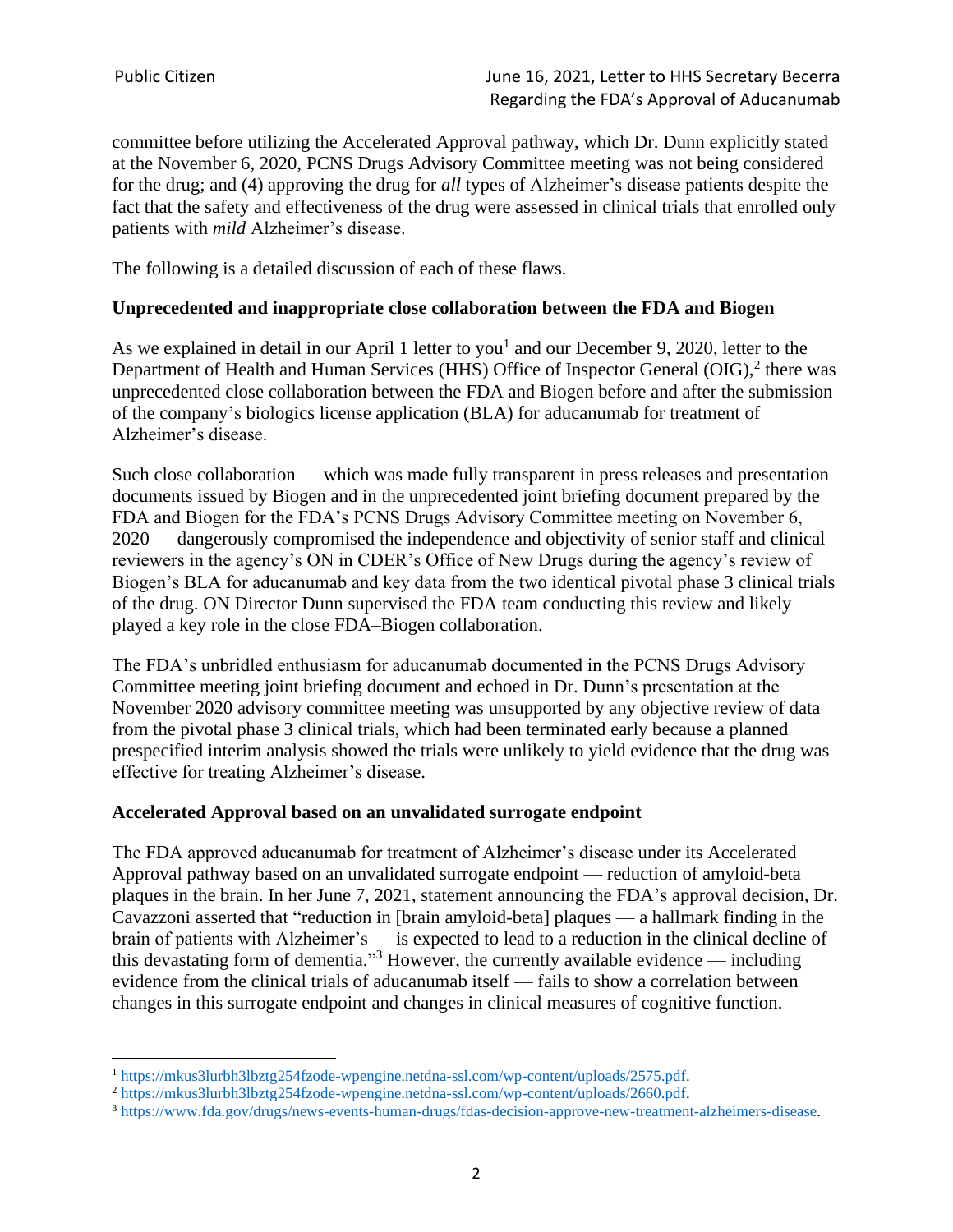Like the prior 22 unsuccessful experimental drugs targeting amyloid-beta that were pursued as potential treatments for Alzheimer's disease over the past two decades, use of aducanumab is predicated on the still-unproven "amyloid hypothesis," which was introduced in the early 1990s and posits that deposition of amyloid-beta plaques in the brain causes the neuronal degeneration seen in Alzheimer's disease.<sup>4</sup> None of these drugs was shown to be efficacious for treating Alzheimer's disease and many caused serious harm, including worsening of cognition in some cases. 5

No test to measure amyloid-beta plaques in the brains of living patients was available until the FDA in 2012 approved florbetapir F18 injection for positron-emission tomographic (PET) imaging.<sup>6</sup> (Note that utility and validity of florbetapir F18 PET imaging for measuring amyloidbeta plaques in the brain has been challenged by some experts in nuclear medicine imaging.<sup>7</sup>) Thus, for drugs targeting amyloid-beta that were being developed as potential treatments for Alzheimer's disease prior to 2012, there was no in vivo test that that allowed researchers to assess whether these drugs reduced the accumulation of amyloid-beta plaques in the brains of clinical trial subjects.

Since 2012, clinical testing of several drugs that targeted amyloid-beta in the brain — including the anti-amyloid-beta monoclonal antibodies bapineuzumab<sup>8</sup> and gantenerumab<sup>9</sup> and the amyloid-beta antigen CAD  $106$ ,  $^{10}$  — found that the drugs either prevented further accumulation of amyloid-beta in the brain or reduced the amount of amyloid-beta plaques in the brain based on florbetapir F18 PET imaging. But for each drug, there was no evidence that the drugs were effective in preventing cognitive decline.

Most importantly, although the clinical trials of aducanumab demonstrated amyloid-beta reductions that were greater than those observed for bapineuzumab, gantenerumab, and CAD 106, data from the two phase 3 clinical trials of aducanumab also found no correlation between the reductions in amyloid-beta plaques in the brain and changes in the primary clinical measure for cognitive function in subjects with Alzheimer's disease.<sup>11</sup>

<sup>4</sup> Alavi A, Barrio JR, Werner TJ, et al. Suboptimal validity of amyloid imaging-based diagnosis and management of Alzheimer's disease: why it is time to abandon the approach. *Eur J Nucl Med Mol Imaging*. 2020;47(2):225–230. <sup>5</sup> Panza F, Lozupone M, Logroscino G, Imbimbo BP. A critical appraisal of amyloid-β-targeting therapies for

Alzheimer disease. *Nat Rev Neurol*. 2019;15(2):73-88.

<sup>6</sup> Yang L, Rieves D, Ganley C. Brain amyloid imaging — FDA approval of florbetapir F18 injection. *N Engl J Med*. 367(10):885-887.

 $^7$  Alavi A, Barrio JR, Werner TJ, et al. Suboptimal validity of amyloid imaging-based diagnosis and management of Alzheimer's disease: why it is time to abandon the approach. *Eur J Nucl Med Mol Imaging*. 2020;47(2):225–230.

<sup>8</sup> Salloway S, Sperling R, Fox NC, et al. Two phase 3 trials of bapineuzumab in mild-to-moderate Alzheimer's disease. *N Engl J Med*. 2014;370(4):322-333.

<sup>9</sup> Ostrowitzki, S, Lasser RA, Dorflinger E, et al. A phase III randomized trial of gantenerumab in prodromal Alzheimer's disease. *Alzheimers Res Ther*. 2017;9(1):95.

<sup>&</sup>lt;sup>10</sup> Vandenberghe R, Riviere ME, Caputo A, et al. Active  $\rm{A}\beta$  immunotherapy CAD106 in Alzheimer's disease: A phase 2b study. *Alzheimers Dement.* 2016;3(1):10–22.

<sup>&</sup>lt;sup>11</sup> [https://www.fda.gov/media/143504/download.](https://www.fda.gov/media/143504/download) PDF page 66.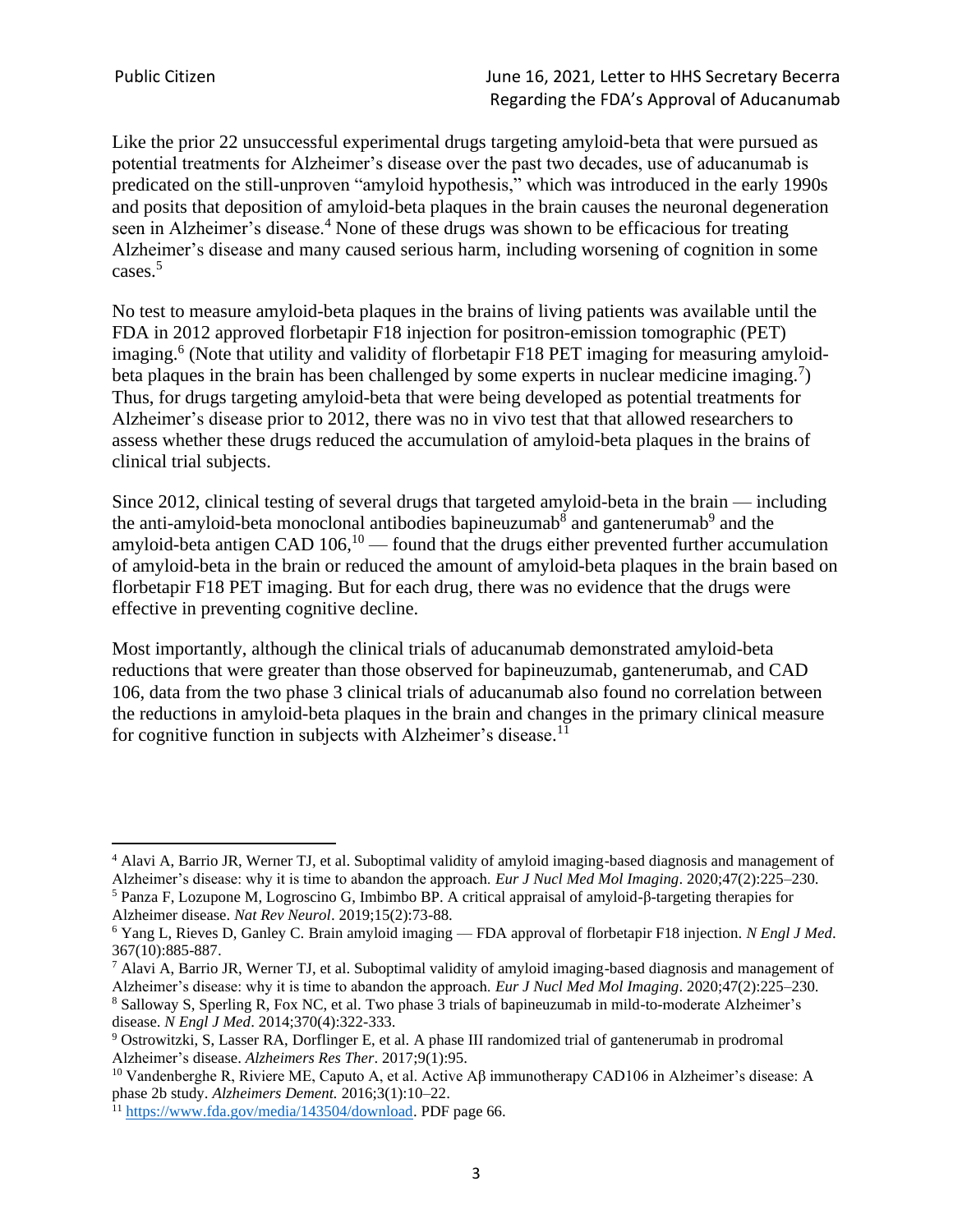# **Failure to adequately integrate the scientific input of the PCNS Drugs Advisory Committee and to reconvene the committee for advice on use of the Accelerated Approval pathway**

In the discussions that followed presentations made by Biogen and the FDA's Dr. Dunn at the November 2020 meeting of the PCNS Drugs Advisory Committee that was convened to consider whether aducanumab should be approved, several committee members voiced critical comments and pointed questions that reflected deep skepticism about the post hoc analyses of the two key phase 3 clinical trials of the aducanumab that had been conducted collaboratively by Biogen and the FDA.

During the subsequent discussion of the eight questions that the FDA asked the advisory committee members to address, the advisory committee members unleashed a torrent of appropriately harsh criticism of the post hoc analyses of the aducanumab clinical trial data; the nature and organization of the questions posed by the FDA; the FDA's collaborative review process; and the one-sided briefing document that had been jointly written by Biogen and the FDA (see our December 9, 2020, letter to the HHS OIG for details<sup>12</sup>).

Ultimately, in a near unanimous vote (10 of 11 members, with one member expressing uncertainty), the advisory committee members concluded that there was not sufficient evidence that aducanumab was effective based on the primary clinical outcome measure for cognitive function used in the two phase 3 clinical trials of the drug.

During the November 2020 advisory committee meeting, in response to a question from one advisory committee member about the lack of correlation between the observed changes in amyloid-beta plaques in the brain on the florbetapir F18 PET imaging and changes in measures of cognitive function in the clinical trials of aducanumab, Dr. Dunn explicitly stated that the agency was "not using amyloid as a surrogate [endpoint] for efficacy."<sup>13</sup> Likewise, at a later point in the meeting during further discussion of this lack of correlation, FDA clinical reviewer Kevin Krudys stated that "it's not like changes in beta-amyloid are being used as a surrogate [endpoint] here."<sup>14</sup>

These statements by Dr. Dunn and Dr. Krudys signaled to the advisory committee members that the FDA did not intend to use the Accelerated Approval pathway to approve aducanumab and were highly pertinent to the committee's deliberations given that some committee members highlighted the lack of correlation between the observed changes in amyloid-beta plaques in the brain and changes in cognitive function in the clinical trials of aducanumab. For example, one committee member noted the following:

But in the larger context of the discussion today, particularly with relevance to the impact of aducanumab and slowing some of disease progression, the question is whether lowering of brain amyloid burden as evidenced by PET imaging results in a clinical benefit. I think those are very distinct questions, but I think one follows the other very logically.

<sup>12</sup> [https://mkus3lurbh3lbztg254fzode-wpengine.netdna-ssl.com/wp-content/uploads/2660.pdf.](https://mkus3lurbh3lbztg254fzode-wpengine.netdna-ssl.com/wp-content/uploads/2660.pdf)

<sup>13</sup> [https://www.fda.gov/media/145691/download.](https://www.fda.gov/media/145691/download) PDF page 140.

<sup>14</sup> [https://www.fda.gov/media/145691/download.](https://www.fda.gov/media/145691/download) PDF page 236.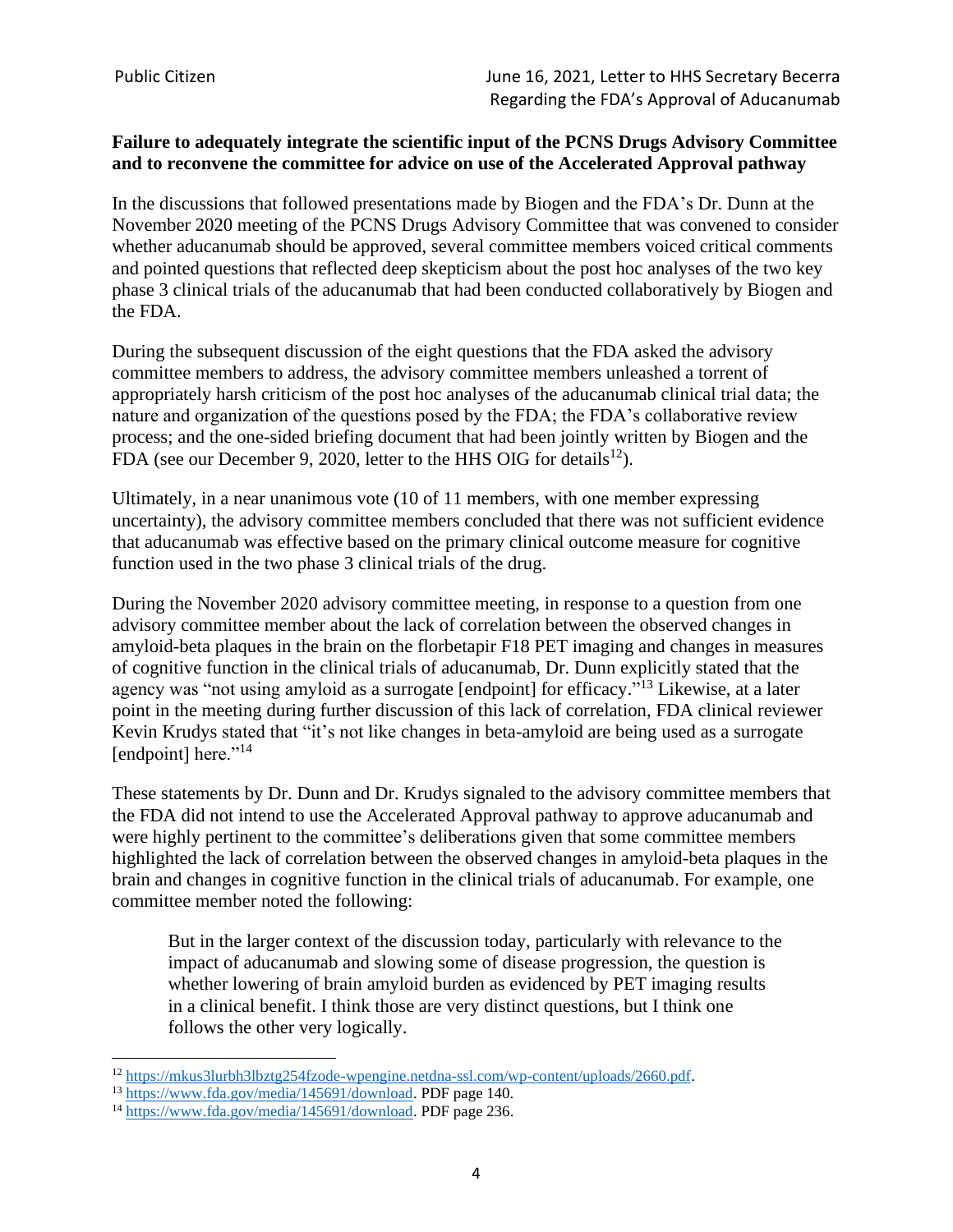With regard to this question, I think the data are far less compelling. I would point to slide 20 of the FDA statistical reviewer's presentation, where you examine the relationship between change in global brain amyloid burden at week 78 in individuals exposed to high-dose aducanumab and change in the CDR sum of box scores [the primary clinical outcome measure for cognitive function]. There really appears to be no relationship either in Study 302 or [Study] 301 [the two phase 3 clinical trials of aducanumab], and this appears to be the case even when the analysis is restricted to only individuals exposed to the [high] 10-mg per kilogram dose.

I think there are some larger implications of these findings which we are not tasked with discussing today. One of the larger questions relevant to these observations is whether lowering brain amyloid burden is in fact the correct target in Alzheimer's disease, but like I said, I think that's beyond the remit of the discussion today.

Despite (1) the advisory committee's overwhelming opposition to FDA approval of aducanumab because the available evidence showing a lack of substantial evidence that the drug provided clinically meaningful benefit based on cognitive function measures and (2) the agency's explicit signal to the advisory committee members that it did not have any intention of using the Accelerated Approval pathway to approve the drug, the FDA nevertheless seven months later approved the drug under the Accelerated Approval pathway based on an unvalidated and highly suspect surrogate outcome.

Before making the momentous, unwarranted decision to approve aducanumab for treating Alzheimer's disease patients under the Accelerated Approval pathway, the FDA should have convened another public meeting of the PCNS Drugs Advisory Committee to obtain further independent expert input on whether the reduction in brain amyloid-beta plaques seen in the clinical trials was an appropriate surrogate outcome to justify such action. The committee also should have been asked whether approval of the drug under such circumstances — assuming there was a sound rationale for doing so — should have been limited to a subset of Alzheimer's disease patients, such as those with mild Alzheimer's disease.

Instead, it appears that the FDA's decision to approve aducanumab was preordained and that the agency had no interest in seeking further input from the advisory committee because of the potential for a further rebuke of the agency's assessment of the drug and another advisory committee vote opposing approval.

The FDA's utter disregard for the advisory committee's expert input demonstrates an abject failure of the agency to adequately integrate the scientific input and recommendations of the PCNS Drugs Advisory Committee into the agency's review and decision-making process. The agency's obvious disdain for the advisory committee's input prompted three members to publicly announce their resignations from the committee last week. One of these resigning committee members — Dr. Aaron Kesselheim, Professor of Medicine at Brigham and Women's Hospital and Harvard Medical School — eloquently explained his reasons for leaving the committee in his scathing resignation letter as follows: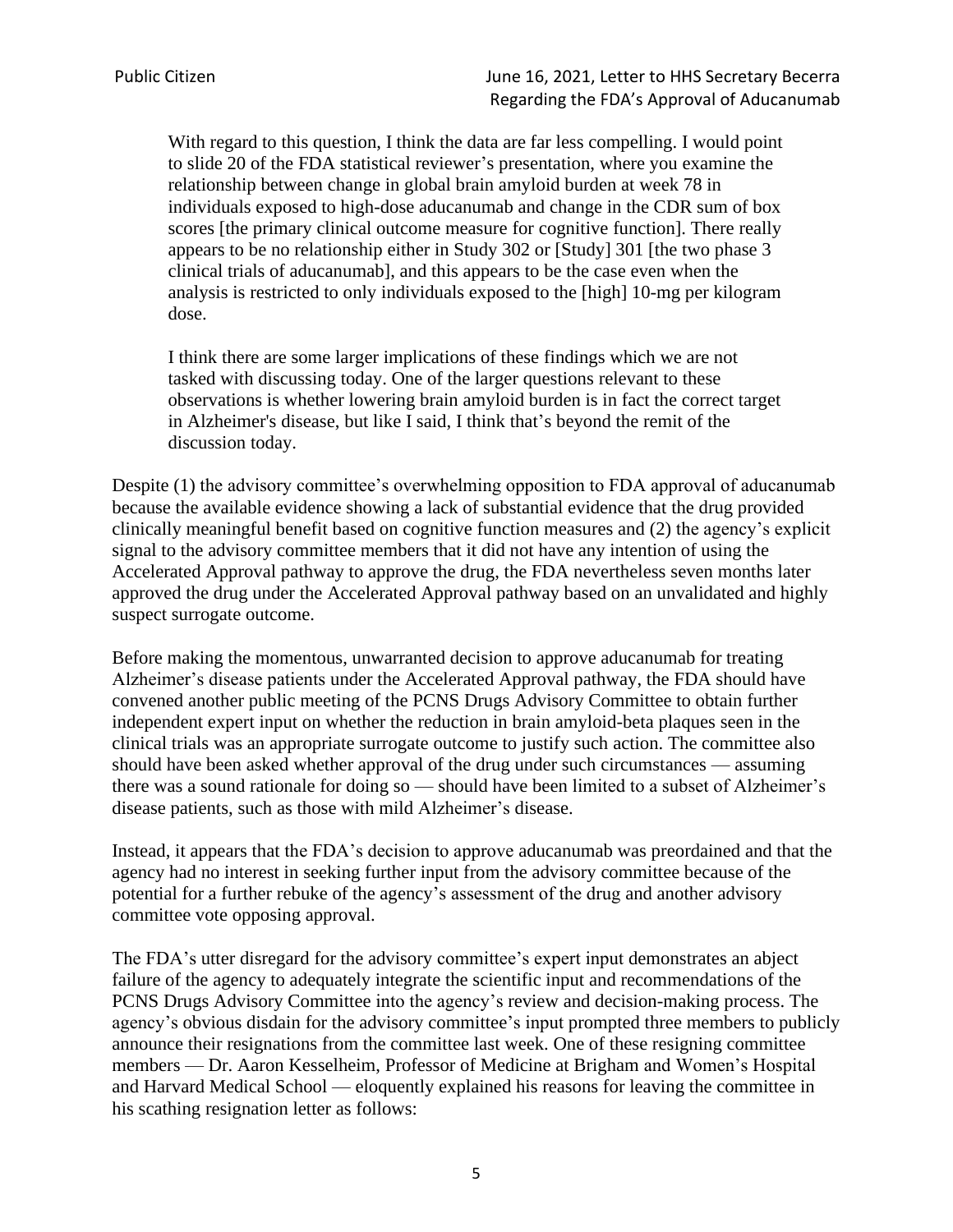But after my experience on this Advisory Committee for both the eteplirsen [a drug for Duchenne muscular dystrophy that was approved by the FDA in 2016 under the Accelerated Approval pathway] and now the aducanumab discussions, it is clear to me that FDA is not presently capable of adequately integrating the Committee's scientific recommendations into its approval decisions…

For both eteplirsen and aducanumab, the decisions by FDA administrators to ignore the Advisory Committee's clear recommendations led to their approval of two highly problematic drugs that offered little evidence that they would meaningfully benefit patients suffering from these devastating conditions. This will undermine the care of these patients, public trust in the FDA, the pursuit of useful therapeutic innovation, and the affordability of the health care system.

For these reasons, I feel I can no longer make a useful contribution as a member of this Advisory Committee. The aducanumab and eteplirsen debacles demonstrate that the agency needs to reassess its decision-making processes, including how drug candidates are selected for [Advisory Committee] review, which questions are put to the Committee and how those questions are worded, how anecdotal patient experience with drugs is presented to the committee, and how Committee recommendations are used (or ignored) by FDA officials. When clear [Advisory Committee] recommendations against a drug are overruled by FDA administrators, as occurred in both these instances, the agency owes it to the nation to provide a detailed justification.

In the future, reforms in these areas could allow outside experts to be better able to provide meaningful input into the FDA approval process. Should this occur, I would look forward to the possibility of rejoining a committee if and when it becomes clear that our input as experts will be fairly sought and help support appropriate decision-making that is truly in patients' best interests.<sup>15</sup>

#### **Approving aducanumab for** *all* **types of Alzheimer's disease patients**

Aducanumab was initially tested in a phase 1 clinical trial that exposed 53 subjects with mild-tomoderate Alzheimer's disease to single doses of aducanumab (ranging from 0.3 to 60 milligrams/kilogram (mg/kg)) and a phase 1b randomized, placebo-controlled trial that tested aducanumab at fixed dosages ranging from 1 to 10 mg/kg every four weeks for 14 doses in 196 subjects with prodromal Alzheimer's disease (the very early form of the disease) or mild Alzheimer's disease dementia. Biogen subsequently launched two identical phase 3, randomized, placebo-controlled clinical trials to evaluate the safety and efficacy of two dosing regimens of aducanumab in subjects with mild cognitive impairment due to Alzheimer's disease or mild Alzheimer's disease dementia. 16

<sup>15</sup> [https://pbs.twimg.com/media/E3jKN4GWYAUGj9U.png.](https://pbs.twimg.com/media/E3jKN4GWYAUGj9U.png)

<sup>16</sup> [https://www.fda.gov/media/143502/download.](https://www.fda.gov/media/143502/download) PDF page 22.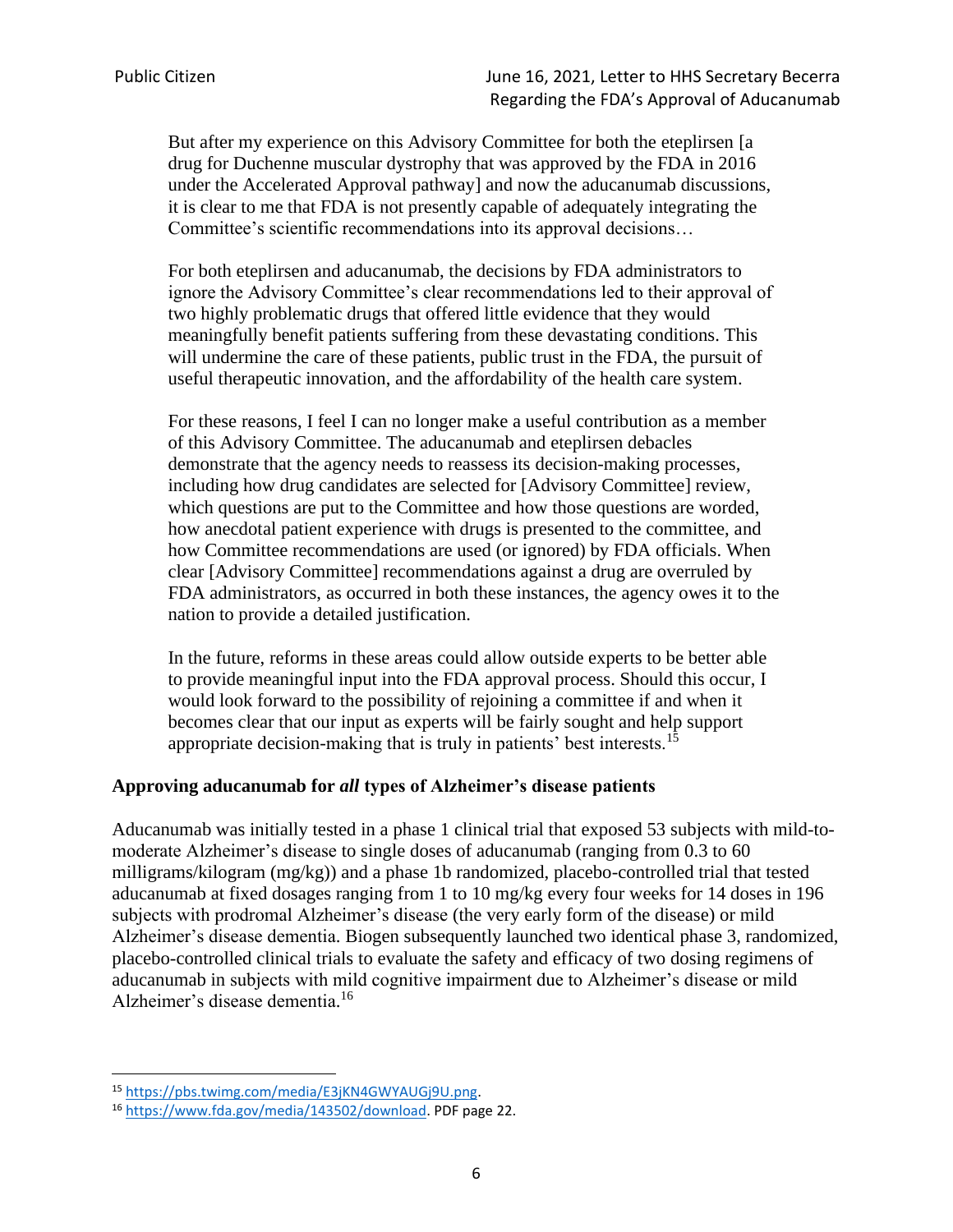Thus, the safety and efficacy of serial monthly doses of aducanumab were evaluated only in subjects with very early or mild Alzheimer's disease, not subjects with moderate or severe disease.

Yet the FDA inexcusably approved aducanumab "for the treatment of Alzheimer's disease,"<sup>17</sup> meaning Biogen can market the drug for use in any patient with Alzheimer's disease, regardless of disease severity, despite the complete absence of any evidence that the drug is safe and effective for patients with moderate or severe Alzheimer's disease. Such an action by the agency was not evidence-based and defied reason given that patients with moderate or severe Alzheimer's disease plausibly could be more susceptible to the adverse brain effects caused by the drug than patients with mild Alzheimer's disease.

### **Conclusions**

The correct decision regarding Biogen's BLA for aducanumab for treating Alzheimer's disease was obvious: The FDA should have rejected the drug and required that the company conduct another large, placebo-controlled clinical trial *before* giving any further consideration to approving aducanumab to treat Alzheimer's disease.

Approving aducanumab despite the lack of evidence of effectiveness has raised false hope for millions of Alzheimer's disease patients and their families, threatens to bankrupt the Medicare program because of the drug's exorbitant price (not to mention the additional costs of serial MRI scans that will be needed to monitor for the drug's adverse effects on the brain), and will impede for years the development of other experimental treatments for this devastating disease.

The FDA's non–evidence-based decision to approve aducanumab ultimately represents the pinnacle of the agency's egregious disregard for science. Under the leadership of Dr. Woodcock over the past three decades, the relationship between the FDA's CDER and the pharmaceutical industry has grown ever cozier — resulting in regulatory capture of the agency by the industry — and the agency's standards for approving new drugs have gradually eroded. The approval of aducanumab sets the bar for ensuring the safety and effectiveness of new drugs at a dangerous new low, not just for future Alzheimer's disease drugs but also for future drugs for a wide array of other diseases. The FDA no longer is the world's gold standard for drug approval and safety.

As HHS Secretary, you must take immediate action to mitigate the damage caused by the FDA's approval of aducanumab to the agency's credibility as a science-based regulatory agency and to public health and to avoid potentially catastrophic impacts to the financial sustainability of the Medicare program and our health care system more broadly.

We therefore urge you to immediately request the resignations or seek the removal of the three individuals most responsible for the agency's aducanumab approval decision: Acting FDA Commissioner Janet Woodcock, CDER Director Patrizia Cavazzoni, and CDER's ON Director Billy Dunn. New leadership of the FDA and CDER is a prerequisite for restoring the agency's

<sup>17</sup> [https://www.accessdata.fda.gov/drugsatfda\\_docs/label/2021/761178s000lbl.pdf.](https://www.accessdata.fda.gov/drugsatfda_docs/label/2021/761178s000lbl.pdf)